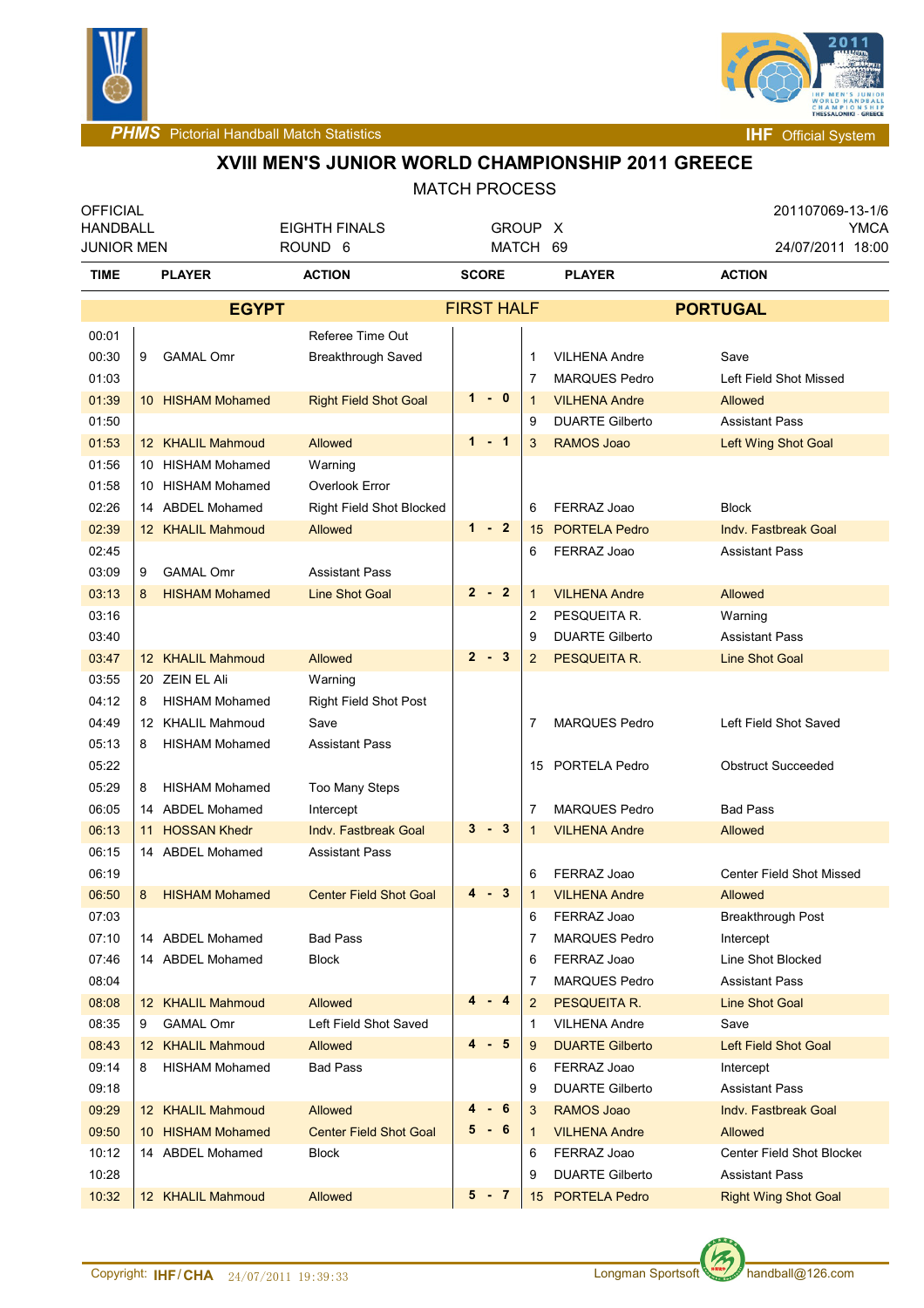



### **XVIII MEN'S JUNIOR WORLD CHAMPIONSHIP 2011 GREECE**

| <b>OFFICIAL</b><br><b>HANDBALL</b> |   |                       | <b>EIGHTH FINALS</b>            | GROUP X           |           |                |                        | 201107069-13-2/6      |                               | YMCA |
|------------------------------------|---|-----------------------|---------------------------------|-------------------|-----------|----------------|------------------------|-----------------------|-------------------------------|------|
| <b>JUNIOR MEN</b>                  |   |                       | ROUND 6                         |                   | MATCH 69  |                |                        |                       | 24/07/2011 18:00              |      |
| <b>TIME</b>                        |   | <b>PLAYER</b>         | <b>ACTION</b>                   | <b>SCORE</b>      |           |                | <b>PLAYER</b>          | <b>ACTION</b>         |                               |      |
| <b>EGYPT</b>                       |   |                       |                                 | <b>FIRST HALF</b> |           |                |                        | <b>PORTUGAL</b>       |                               |      |
| 10:38                              |   | 11 HOSSAN Khedr       | Overlook Error                  |                   |           |                |                        |                       |                               |      |
| 11:17                              |   | 14 ABDEL Mohamed      | <b>Line Shot Goal</b>           |                   | $6 - 7$   | $\mathbf{1}$   | <b>VILHENA Andre</b>   | Allowed               |                               |      |
| 11:50                              |   |                       |                                 |                   |           | 9              | <b>DUARTE Gilberto</b> |                       | Left Field Shot Missed        |      |
| 12:20                              |   |                       |                                 |                   |           | 2              | PESQUEITA R.           |                       | <b>Obstruct Succeeded</b>     |      |
| 12:50                              | 9 | <b>GAMAL Omr</b>      | <b>Right Field Shot Blocked</b> |                   |           | 2              | PESQUEITA R.           | <b>Block</b>          |                               |      |
| 12:58                              |   |                       |                                 |                   |           | 9              | <b>DUARTE Gilberto</b> |                       | Center Field Shot Post        |      |
| 13:02                              |   |                       |                                 |                   |           | $\overline{7}$ | <b>MARQUES Pedro</b>   | <b>Assistant Pass</b> |                               |      |
| 13:05                              |   | 12 KHALIL Mahmoud     | Allowed                         | 6                 | - 8       | 3              | <b>RAMOS Joao</b>      |                       | <b>Left Wing Shot Goal</b>    |      |
| 13:33                              |   | 10 HISHAM Mohamed     | <b>Center Field Shot Goal</b>   |                   | $7 - 8$   | 1              | <b>VILHENA Andre</b>   | Allowed               |                               |      |
| 13:58                              |   | 12 KHALIL Mahmoud     | Save                            |                   |           | 6              | FERRAZ Joao            | Line Shot Saved       |                               |      |
| 14:26                              | 8 | <b>HISHAM Mohamed</b> | Double Dribble                  |                   |           |                |                        |                       |                               |      |
| 14:55                              |   | 12 KHALIL Mahmoud     | <b>Allowed</b>                  |                   | $7 - 9$   | 7              | <b>MARQUES Pedro</b>   |                       | <b>Center Field Shot Goal</b> |      |
| 15:53                              | 8 | <b>HISHAM Mohamed</b> | <b>Bad Pass</b>                 |                   |           | 9              | <b>DUARTE Gilberto</b> | Intercept             |                               |      |
| 15:57                              |   |                       |                                 |                   |           | 9              | <b>DUARTE Gilberto</b> | <b>Assistant Pass</b> |                               |      |
| 16:03                              |   | 12 KHALIL Mahmoud     | <b>Allowed</b>                  |                   | $7 - 10$  | 3              | <b>RAMOS Joao</b>      |                       | Indy. Fastbreak Goal          |      |
| 16:49                              |   | 14 ABDEL Mohamed      | <b>Bad Receive</b>              |                   |           | 7              | <b>MARQUES Pedro</b>   | Steal                 |                               |      |
| 16:54                              |   |                       |                                 |                   |           | 7              | <b>MARQUES Pedro</b>   | <b>Assistant Pass</b> |                               |      |
| 16:57                              |   | 12 KHALIL Mahmoud     | Allowed                         |                   | 7 - 11    | 3              | <b>RAMOS Joao</b>      |                       | <b>Indv. Fastbreak Goal</b>   |      |
| 16:57                              |   |                       | Team Time Out                   |                   |           |                |                        |                       |                               |      |
| 17:25                              |   |                       |                                 |                   |           | 9              | <b>DUARTE Gilberto</b> | Warning               |                               |      |
| 17:37                              |   |                       | Referee Time Out                |                   |           |                |                        |                       |                               |      |
| 17:37                              |   |                       |                                 |                   |           | $\overline{2}$ | PESQUEITA R.           | Suspension            |                               |      |
| 17:48                              |   | 14 ABDEL Mohamed      | <b>Breakthrough Goal</b>        |                   | $8 - 11$  | $\mathbf{1}$   | <b>VILHENA Andre</b>   | Allowed               |                               |      |
| 17:51                              |   |                       |                                 |                   |           | 3              | RAMOS Joao             |                       | <b>Obstruct Succeeded</b>     |      |
| 18:23                              |   | 12 KHALIL Mahmoud     | Save                            |                   |           | 9              | <b>DUARTE Gilberto</b> |                       | Breakthrough Saved            |      |
| 18:34                              | 9 | <b>GAMAL Omr</b>      | <b>Assistant Pass</b>           |                   |           |                |                        |                       |                               |      |
| 18:38                              |   | 11 HOSSAN Khedr       | Left Wing Shot Goal             |                   |           |                | 9 - 11 1 VILHENA Andre | Allowed               |                               |      |
| 19:04                              |   | 12 KHALIL Mahmoud     | Allowed                         |                   | $9 - 12$  | 6              | <b>FERRAZ Joao</b>     |                       | <b>Breakthrough Goal</b>      |      |
| 19:09                              |   | 14 ABDEL Mohamed      | <b>Obstruct Error</b>           |                   |           |                |                        |                       |                               |      |
| 19:48                              |   |                       |                                 |                   |           | 6              | FERRAZ Joao            |                       | Overlook Succeeded            |      |
| 19:57                              | 9 | <b>GAMAL Omr</b>      | Left Field Shot Goal            |                   | $10 - 12$ | $\mathbf{1}$   | <b>VILHENA Andre</b>   | Allowed               |                               |      |
| 20:11                              |   |                       |                                 |                   |           | 9              | <b>DUARTE Gilberto</b> | <b>Assistant Pass</b> |                               |      |
| 20:15                              |   | 12 KHALIL Mahmoud     | Allowed                         |                   | $10 - 13$ | 6              | <b>FERRAZ Joao</b>     |                       | <b>Right Wing Shot Goal</b>   |      |
| 20:42                              | 9 | <b>GAMAL Omr</b>      | <b>Assistant Pass</b>           |                   |           |                |                        |                       |                               |      |
| 20:46                              |   | 10 HISHAM Mohamed     | Line Shot Saved                 |                   |           | 1              | <b>VILHENA Andre</b>   | Save                  |                               |      |
| 21:16                              |   | 12 KHALIL Mahmoud     | <b>Allowed</b>                  |                   | $10 - 14$ | 9              | <b>DUARTE Gilberto</b> |                       | <b>Center Field Shot Goal</b> |      |
| 21:48                              |   | 11 HOSSAN Khedr       | Center Field Shot Blocke        |                   |           | 6              | FERRAZ Joao            | <b>Block</b>          |                               |      |
| 22:00                              |   | 14 ABDEL Mohamed      | <b>Center Field Shot Goal</b>   |                   | $11 - 14$ | $\mathbf{1}$   | <b>VILHENA Andre</b>   | Allowed               |                               |      |
| 22:09                              |   | 12 KHALIL Mahmoud     | Save                            |                   |           | 9              | <b>DUARTE Gilberto</b> |                       | Left Field Shot Saved         |      |
| 22:38                              |   |                       | Referee Time Out                |                   |           |                |                        |                       |                               |      |
| 22:38                              |   | 14 ABDEL Mohamed      | Center Field Shot Blocker       |                   |           | 3              | RAMOS Joao             | Block                 |                               |      |

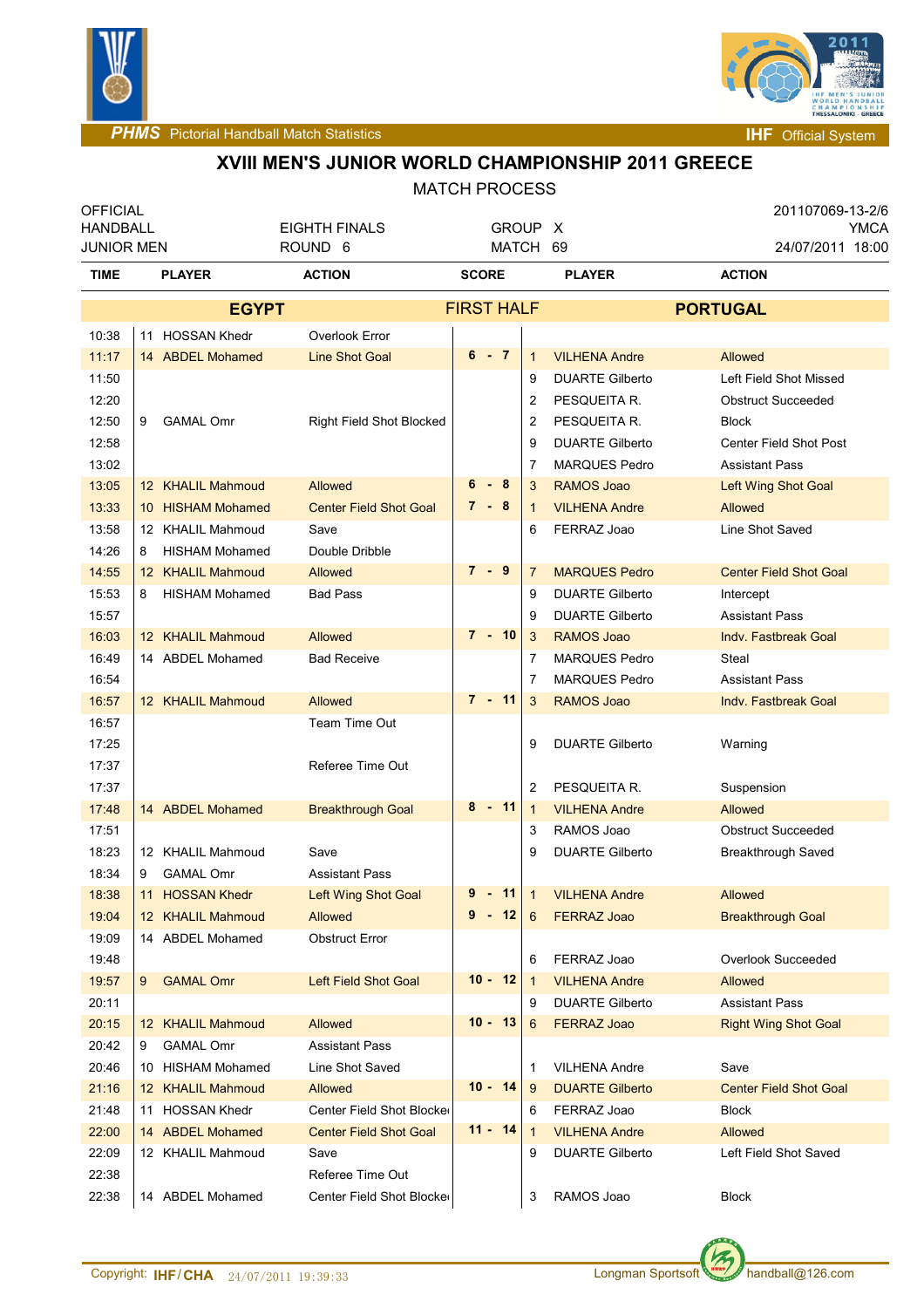



**PHMS** Pictorial Handball Match Statistics **Internal Physics IHF** Official System

### **XVIII MEN'S JUNIOR WORLD CHAMPIONSHIP 2011 GREECE** MATCH PROCESS

| <b>OFFICIAL</b><br>HANDBALL |   |                                    | <b>EIGHTH FINALS</b><br>GROUP X |                   |                     |                        |                        | 201107069-13-3/6<br>YMCA |                                 |  |
|-----------------------------|---|------------------------------------|---------------------------------|-------------------|---------------------|------------------------|------------------------|--------------------------|---------------------------------|--|
| <b>JUNIOR MEN</b>           |   | <b>MATCH</b><br>ROUND <sub>6</sub> |                                 | 69                | 24/07/2011 18:00    |                        |                        |                          |                                 |  |
| <b>TIME</b>                 |   | <b>PLAYER</b>                      | <b>ACTION</b>                   | <b>SCORE</b>      |                     |                        | <b>PLAYER</b>          |                          | <b>ACTION</b>                   |  |
| <b>EGYPT</b>                |   |                                    |                                 | <b>FIRST HALF</b> |                     |                        | <b>PORTUGAL</b>        |                          |                                 |  |
| 22:38                       |   | 11 HOSSAN Khedr                    | <b>Obstruct Succeeded</b>       |                   |                     |                        |                        |                          |                                 |  |
| 22:40                       |   |                                    |                                 |                   |                     |                        | 14 SILVA Rui           |                          | <b>Assistant Pass</b>           |  |
| 22:43                       | 9 | <b>GAMAL Omr</b>                   | 7M Received                     |                   |                     | 2                      | PESQUEITA R.           |                          | 7M Caused                       |  |
| 22:44                       | 9 | <b>GAMAL Omr</b>                   | Suspension                      |                   |                     |                        |                        |                          |                                 |  |
| 23:43                       |   | 16 SAID Ahmed                      | Allowed                         |                   | $11 - 15$           |                        | 15 PORTELA Pedro       |                          | <b>7M-Throw Goal</b>            |  |
| 25:01                       |   | 20 ZEIN EL Ali                     | Right Field Shot Saved          |                   |                     | 1                      | <b>VILHENA Andre</b>   | Save                     |                                 |  |
| 25:24                       |   | 12 KHALIL Mahmoud                  | Save                            | 9                 |                     | <b>DUARTE Gilberto</b> |                        | Left Field Shot Saved    |                                 |  |
| 25:59                       | 8 | <b>HISHAM Mohamed</b>              | Offensive Foul                  |                   | PORTELA Pedro<br>15 |                        |                        | Foul Caused              |                                 |  |
| 26:20                       |   |                                    |                                 |                   |                     | 14                     | <b>SILVA Rui</b>       |                          | <b>Assistant Pass</b>           |  |
| 26:23                       |   | 12 KHALIL Mahmoud                  | Allowed                         |                   | $11 - 16$           | $\overline{2}$         | <b>PESQUEITA R.</b>    |                          | <b>Line Shot Goal</b>           |  |
| 26:51                       |   | 20 ZEIN EL Ali                     | Center Field Shot Saved         |                   |                     | 1                      | <b>VILHENA Andre</b>   |                          | Save                            |  |
| 27:04                       | 8 | <b>HISHAM Mohamed</b>              | <b>Block</b>                    |                   |                     | 2                      | PESQUEITA R.           |                          | <b>Fastbreak Blocked</b>        |  |
| 27:25                       |   |                                    |                                 |                   |                     | 6                      | FERRAZ Joao            |                          | <b>Too Many Steps</b>           |  |
| 27:42                       |   | 14 ABDEL Mohamed                   | <b>Breakthrough Goal</b>        |                   | $12 - 16$           | $\mathbf{1}$           | <b>VILHENA Andre</b>   |                          | Allowed                         |  |
| 27:44                       |   |                                    |                                 |                   |                     | 3                      | RAMOS Joao             |                          | Warning                         |  |
| 27:58                       |   |                                    |                                 |                   |                     |                        |                        |                          | Team Time Out                   |  |
| 28:12                       |   | 20 ZEIN EL Ali                     | <b>Block</b>                    |                   |                     | 6                      | FERRAZ Joao            |                          | <b>Right Field Shot Blocked</b> |  |
| 28:41                       |   | 14 ABDEL Mohamed                   | <b>Right Field Shot Missed</b>  |                   |                     |                        |                        |                          |                                 |  |
| 29:11                       |   |                                    |                                 |                   |                     | 9                      | <b>DUARTE Gilberto</b> |                          | <b>Assistant Pass</b>           |  |
| 29:15                       |   | 12 KHALIL Mahmoud                  | Allowed                         |                   | $12 - 17$           | 3                      | <b>RAMOS Joao</b>      |                          | Left Wing Shot Goal             |  |
| 29:58                       |   | 20 ZEIN EL Ali                     | <b>Right Field Shot Goal</b>    |                   | $13 - 17$           | 1                      | <b>VILHENA Andre</b>   |                          | <b>Allowed</b>                  |  |

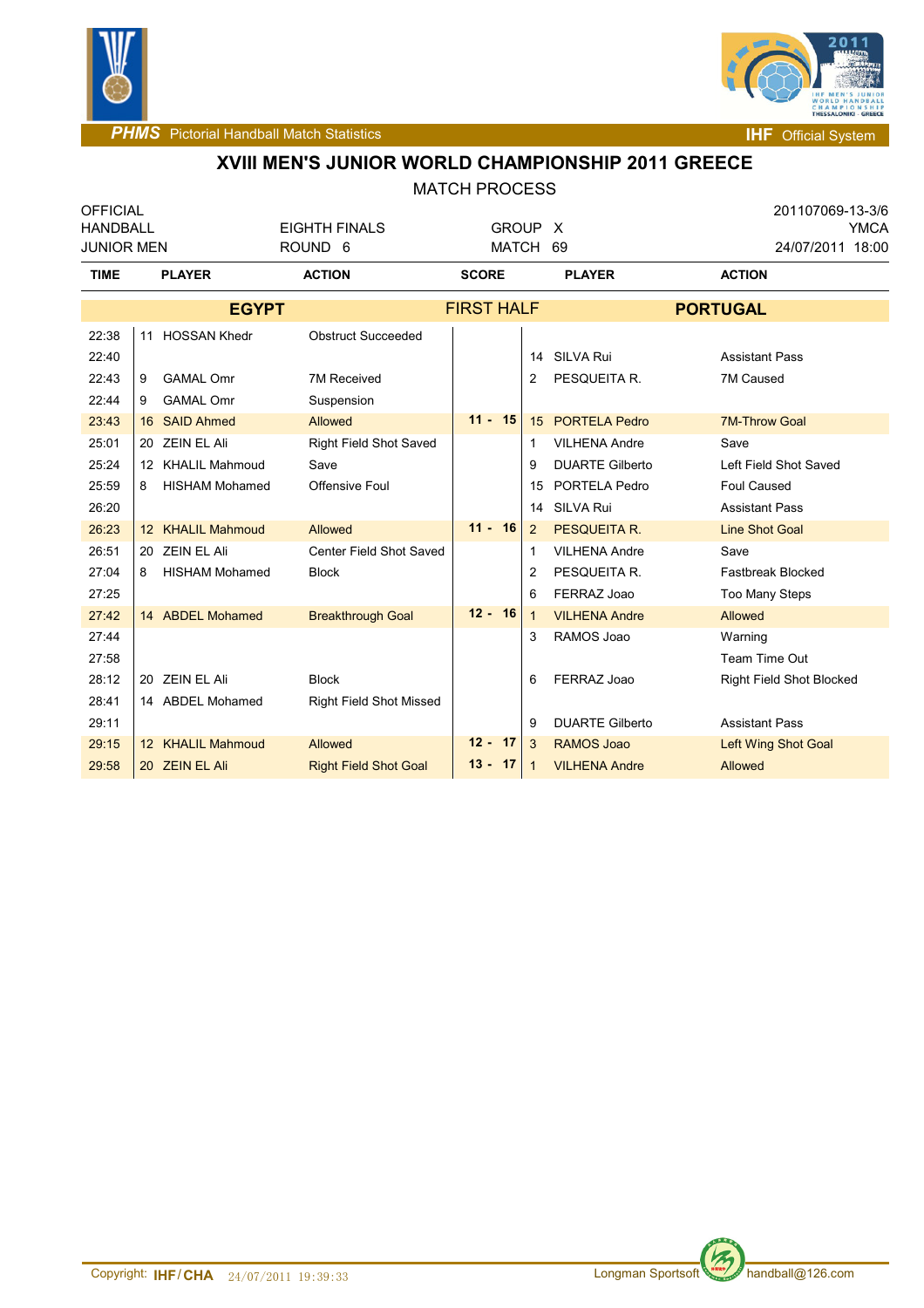



**PHMS** Pictorial Handball Match Statistics **Internal System INF** Official System

#### **XVIII MEN'S JUNIOR WORLD CHAMPIONSHIP 2011 GREECE**

#### MATCH PROCESS **OFFICIAL** HANDBALL JUNIOR MEN EIGHTH FINALS ROUND 6 GROUP X MATCH 69 201107069-13-4/6 YMCA 24/07/2011 18:00 **TIME PLAYER ACTION SCORE PLAYER ACTION EGYPT** SECOND HALF **PORTUGAL**  00:23 Referee Time Out 00:23 KHALIL Mahmoud 12 Allowed **13 - 18** 6 FERRAZ Joao Center Field Shot Goal 00:23 14 ABDEL Mohamed Suspension 00:59 | 10 HISHAM Mohamed Right Field Shot Saved | 1 VILHENA Andre Save 01:05 HISHAM Mohamed 8 Line Shot Goal **14 - 18** 1 VILHENA Andre Allowed 01:28 **6 FERRAZ Joao Bad Pass** 02:37 GAMAL Omr 9 Free Throw Saved 1 VILHENA Andre Save 02:43 13 AHMED ABDEL S 7M Caused 9 DUARTE Gilberto 7M Received 03:07 39 ALAA EL Marwan 7M-Throw Goal **15 - 18** 1 VILHENA Andre Allowed 03:54 12 KHALIL Mahmoud Save 6 FERRAZ Joao Breakthrough Saved 04:05 Referee Time Out 04:05 13 AHMED ABDEL S. Suspension 04:26 | 12 KHALIL Mahmoud Save 14 SILVA Rui 14 SILVA Rui Right Field Shot Saved 05:15 HOSSAN Khedr 11 Left Wing Shot Saved 1 VILHENA Andre Save 05:28 | 14 ABDEL Mohamed Intercept 14 SILVA Rui Bad Pass 05:34 HISHAM Mohamed 8 Line Shot Goal **16 - 18** 1 VILHENA Andre Allowed 05:37 14 ABDEL Mohamed Assistant Pass 06:02 12 KHALIL Mahmoud Allowed 16 **- 19** 11 MOREIRA Belone Line Shot Goal 06:30 11 HOSSAN Khedr Enter The Area 06:35 | Referee Time Out 06:35 14 ABDEL Mohamed Suspension 06:35 | 12 KHALIL Mahmoud Save 3 | 3 RAMOS Joao Left Wing Shot Saved 06:35 2 ABDEL Abdou Warning 07:12 **2 PESQUEITA R. CONSTRUCTED ASSAULT A RESOLUTION RESOLUTION CONSTRUCTED ASSAULT A RESOLUTION RESOLUTION R** 07:25 HOSSAN Khedr 11 Bad Pass 11 MOREIRA Belone Intercept 07:53 Referee Time Out 07:53 2 PESQUEITA R. Suspension 07:53 13 AHMED ABDEL S. Breakthrough Goal **17 - 19** 1 VILHENA Andre Allowed 07:53 **2 PESQUEITA R. Obstruct Error 2** PESQUEITA R. Obstruct Error 08:33 7 MOHAMED Yousef Block 8 | 8 AREIA Antonio Line Shot Blocked 09:07 39 ALAA EL Marwan Left Field Shot Missed 09:38 KHALIL Mahmoud 12 Allowed **17 - 20** 9 DUARTE Gilberto Breakthrough Goal 09:42 14 ABDEL Mohamed Obstruct Error 10:03 13 AHMED ABDEL S. Breakthrough Goal **18 - 20** 1 VILHENA Andre Allowed 10:06 9 DUARTE Gilberto Obstruct Error 10:28 25 SAMY FOUAD Wisam Obstruct Succeeded 10:38 3 RAMOS Joao Double Dribble 11:10 39 ALAA EL Marwan 7M Caused  $\begin{vmatrix} 4 & ROSARIO Hugo & TMS (2018) \end{vmatrix}$  7M Received 11:13 Referee Time Out 11:13 19 SIQUEIRA Carlos Obstruct Error 11:24 39 ALAA EL Marwan 7M-Throw Saved 16 OLIVEEIRA Luis Save

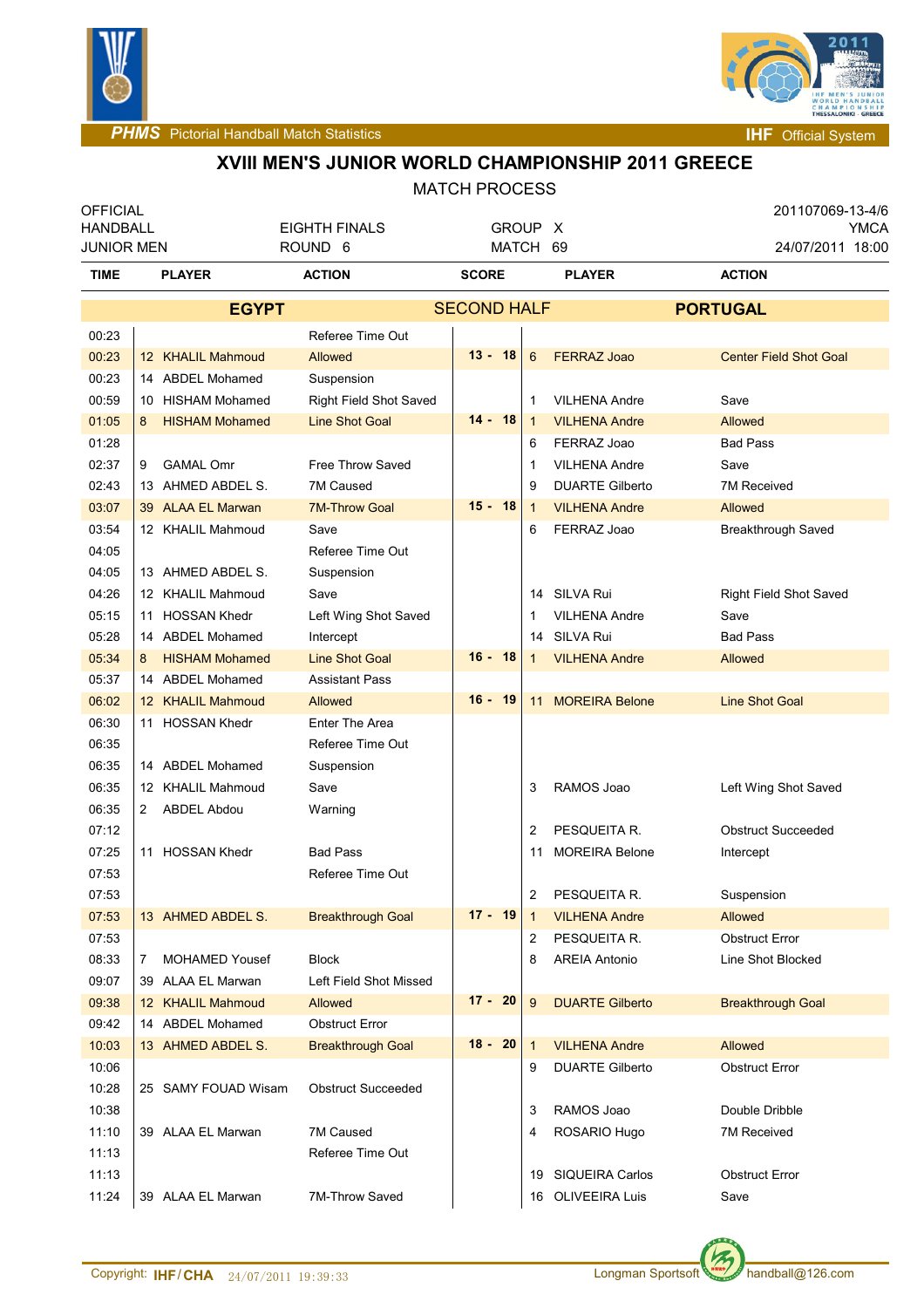



### **XVIII MEN'S JUNIOR WORLD CHAMPIONSHIP 2011 GREECE**

#### MATCH PROCESS

| <b>OFFICIAL</b>   |              |                       |                              |                    |             |                              | 201107069-13-5/6              |
|-------------------|--------------|-----------------------|------------------------------|--------------------|-------------|------------------------------|-------------------------------|
| <b>HANDBALL</b>   |              |                       | <b>EIGHTH FINALS</b>         |                    | GROUP X     |                              | YMCA                          |
| <b>JUNIOR MEN</b> |              |                       | ROUND 6                      | MATCH              |             | 69                           | 24/07/2011 18:00              |
| <b>TIME</b>       |              | <b>PLAYER</b>         | <b>ACTION</b>                | <b>SCORE</b>       |             | <b>PLAYER</b>                | <b>ACTION</b>                 |
| <b>EGYPT</b>      |              |                       |                              | <b>SECOND HALF</b> |             |                              | <b>PORTUGAL</b>               |
| 11:54             |              | 12 KHALIL Mahmoud     | Save                         |                    | 8           | <b>AREIA Antonio</b>         | <b>Right Field Shot Saved</b> |
| 12:30             |              |                       | Referee Time Out             |                    |             |                              |                               |
| 12:51             |              |                       |                              |                    | 4           | ROSARIO Hugo                 | <b>Obstruct Succeeded</b>     |
| 13:00             |              | 39 ALAA EL Marwan     | Line Shot Saved              |                    | 1           | <b>VILHENA Andre</b>         | Save                          |
| 13:30             |              |                       |                              |                    | 14          | SILVA Rui                    | <b>Assistant Pass</b>         |
| 13:36             |              | 12 KHALIL Mahmoud     | <b>Allowed</b>               | $18 - 21$          | 3           | <b>RAMOS Joao</b>            | <b>Left Wing Shot Goal</b>    |
| 14:20             |              |                       |                              |                    | 8           | <b>AREIA Antonio</b>         | <b>Obstruct Succeeded</b>     |
| 14:26             | 8            | <b>HISHAM Mohamed</b> | Too Many Steps               |                    |             |                              |                               |
| 14:37             |              |                       | Referee Time Out             |                    |             |                              |                               |
| 14:37             | $\mathbf{7}$ | <b>MOHAMED Yousef</b> | Suspension                   |                    |             |                              |                               |
| 14:37             | 7            | <b>MOHAMED Yousef</b> | <b>7M Received</b>           |                    | 9           | <b>DUARTE Gilberto</b>       | 7M Caused                     |
| 14:39             |              | 16 SAID Ahmed         | Allowed                      | $18 - 22$          |             | <b>MOREIRA Belone</b><br>11  | <b>7M-Throw Goal</b>          |
| 15:04             |              | 14 ABDEL Mohamed      | <b>Assistant Pass</b>        |                    |             |                              |                               |
| 15:07             |              | 25 SAMY FOUAD Wisam   | <b>Line Shot Goal</b>        | $19 - 22$          | 1           | <b>VILHENA Andre</b>         | Allowed                       |
| 15:26             |              |                       | Referee Time Out             |                    |             |                              |                               |
| 15:26             | 9            | <b>GAMAL Omr</b>      | 7M Received                  |                    | 11          | <b>MOREIRA Belone</b>        | 7M Caused                     |
| 15:31             |              | 12 KHALIL Mahmoud     | Allowed                      | $19 - 23$          |             | 14 SILVA Rui                 | <b>7M-Throw Goal</b>          |
| 16:13             |              |                       |                              |                    | 4           | ROSARIO Hugo                 | <b>Obstruct Succeeded</b>     |
| 16:35             |              | 13 AHMED ABDEL S.     | <b>Right Field Shot Goal</b> | $20 -$<br>23       | 1           | <b>VILHENA Andre</b>         | Allowed                       |
| 16:45             |              | 12 KHALIL Mahmoud     | Allowed                      | $20 -$<br>-24      | 8           | <b>AREIA Antonio</b>         | <b>Breakthrough Goal</b>      |
| 16:48             |              | 20 ZEIN EL Ali        | <b>Obstruct Error</b>        |                    |             |                              |                               |
| 17:02             |              | 14 ABDEL Mohamed      | <b>Assistant Pass</b>        |                    |             |                              |                               |
| 17:06             |              | 25 SAMY FOUAD Wisam   | <b>Line Shot Goal</b>        | $21 - 24$          | 1           | <b>VILHENA Andre</b>         | Allowed                       |
| 17:32             |              |                       |                              |                    | 8           | <b>AREIA Antonio</b>         | <b>Assistant Pass</b>         |
| 17:35             |              | 12 KHALIL Mahmoud     | <b>Allowed</b>               | $21 -$<br>25       | 19          | <b>SIQUEIRA Carlos</b>       | <b>Line Shot Goal</b>         |
| 18:05             | 9            | <b>GAMAL Omr</b>      | <b>Right Field Shot Goal</b> | $22 - 25$          | 1           | <b>VILHENA Andre</b>         | Allowed                       |
| 18:06             |              |                       | Referee Time Out             |                    |             |                              |                               |
| 18:06             |              |                       |                              |                    | 3           | RAMOS Joao                   | Suspension                    |
| 18:25             |              |                       |                              |                    | 7           | <b>MARQUES Pedro</b>         | <b>Bad Pass</b>               |
| 18:39             | 9            | <b>GAMAL Omr</b>      | <b>Breakthrough Goal</b>     | $23 - 25$          | $\mathbf 1$ | <b>VILHENA Andre</b>         | Allowed                       |
| 18:44             |              |                       |                              |                    | 8           | <b>AREIA Antonio</b>         | Overlook Error                |
| 18:47             |              |                       |                              |                    |             |                              | Team Time Out                 |
| 19:07             |              | 12 KHALIL Mahmoud     | <b>Allowed</b>               | $23 -$<br>26       | 8           | <b>AREIA Antonio</b>         | <b>Breakthrough Goal</b>      |
| 19:09             |              | 14 ABDEL Mohamed      | Overlook Error               |                    |             |                              |                               |
| 19:30             |              | 25 SAMY FOUAD Wisam   | Line Shot Saved              |                    | 1           | <b>VILHENA Andre</b>         | Save                          |
| 19:32             |              | 14 ABDEL Mohamed      | <b>Assistant Pass</b>        |                    |             |                              |                               |
| 20:01             |              |                       |                              |                    | 15          | PORTELA Pedro                | <b>Assistant Pass</b>         |
| 20:04             |              | 12 KHALIL Mahmoud     | Save                         |                    | 7           | <b>MARQUES Pedro</b>         | Line Shot Saved               |
| 20:31             |              | 14 ABDEL Mohamed      | <b>Breakthrough Goal</b>     | $24 -$<br>26       | $\mathbf 1$ | <b>VILHENA Andre</b>         | Allowed                       |
| 20:41             |              |                       |                              |                    | 9           | <b>DUARTE Gilberto</b>       | <b>Obstruct Error</b>         |
| 20:52             |              | 14 ABDEL Mohamed      | Foul Caused                  |                    |             | <b>SIQUEIRA Carlos</b><br>19 | Offensive Foul                |